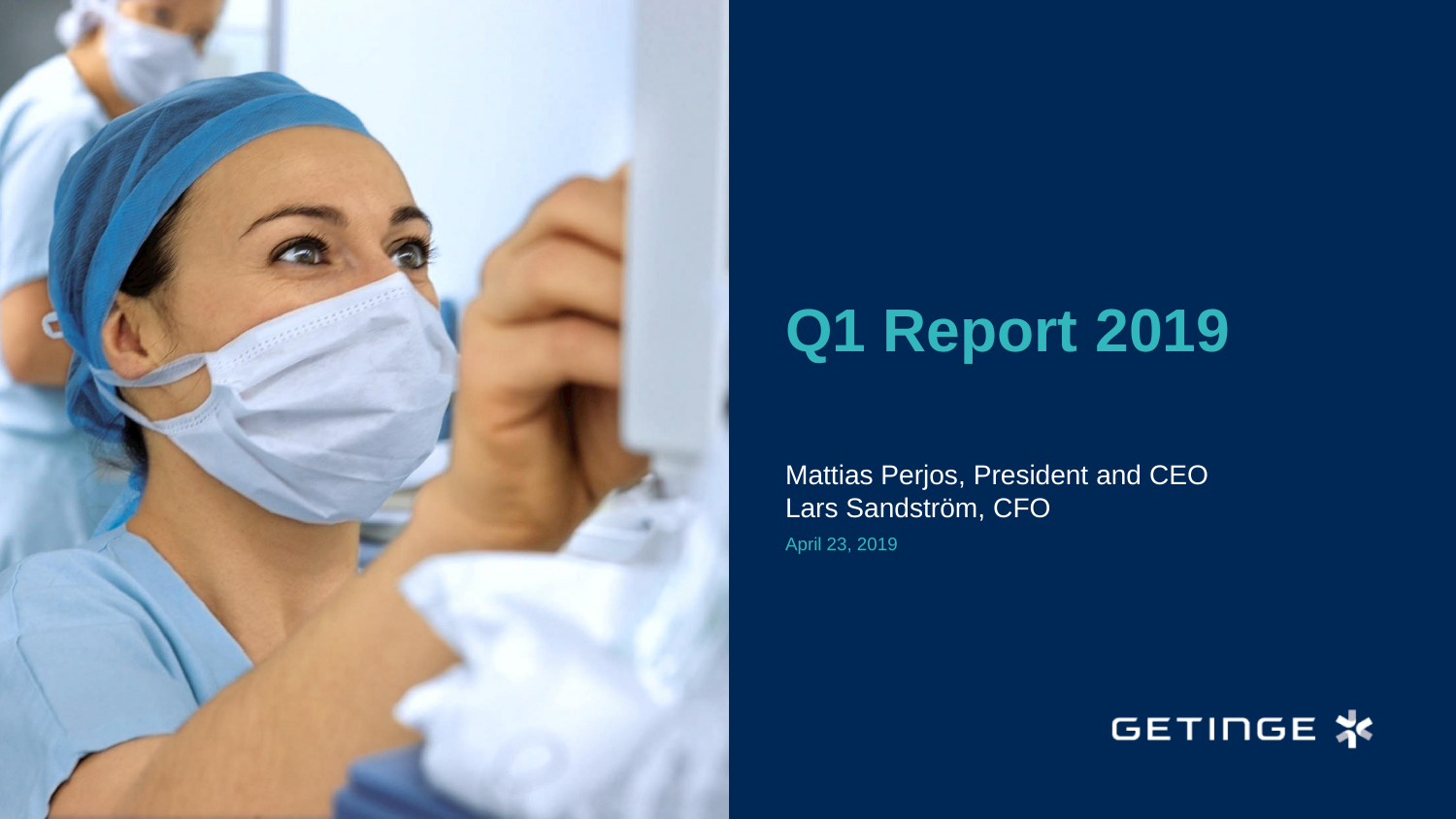#### Q1 2019 **Key takeaways – performance**

- Sales growth continues
- Positive growth outlook
- Gross Margin improved sequentially
- Improved adj EBITA Margin Y-o-Y
- Positive development on Working Capital and stable Cash Flow





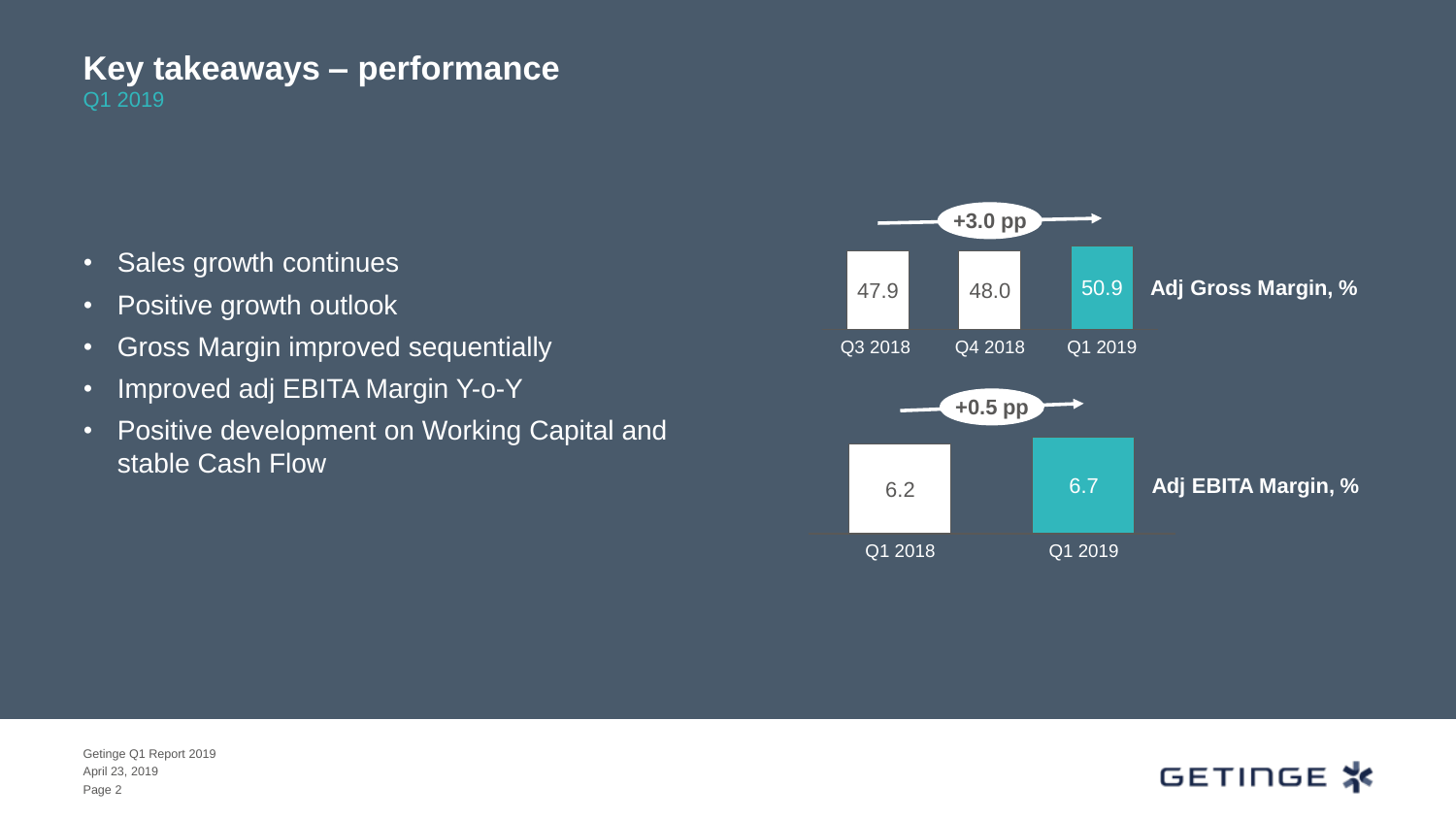#### Q1 2019 **Key takeaways – events**

- Restructuring activities to reduce expenses and improve productivity
	- Restructuring cost of SEK 108 M in the quarter
	- Margin contribution is expected to start to show on P&L from H2 2019
- No new material information on Brazil, Mesh litigations and FDA Warning Letters
- FDA approval: Servo-u and Servo-n software, supporting continued growth in Critical Care

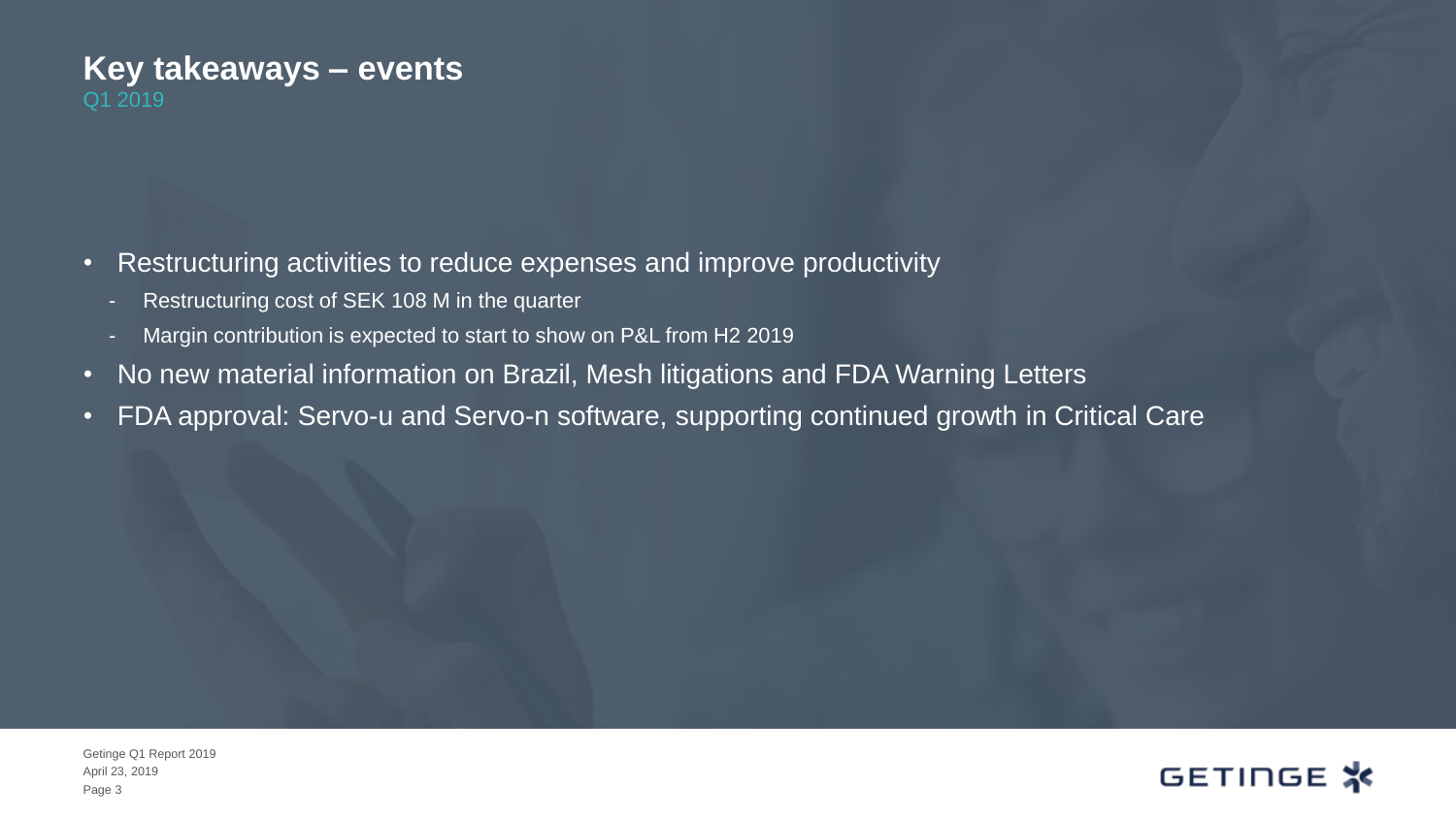### **Organic growth continues**

Order Intake and Net Sales growth in all regions and business areas



Page 4 April 23, 2019 Getinge Q1 Report 2019

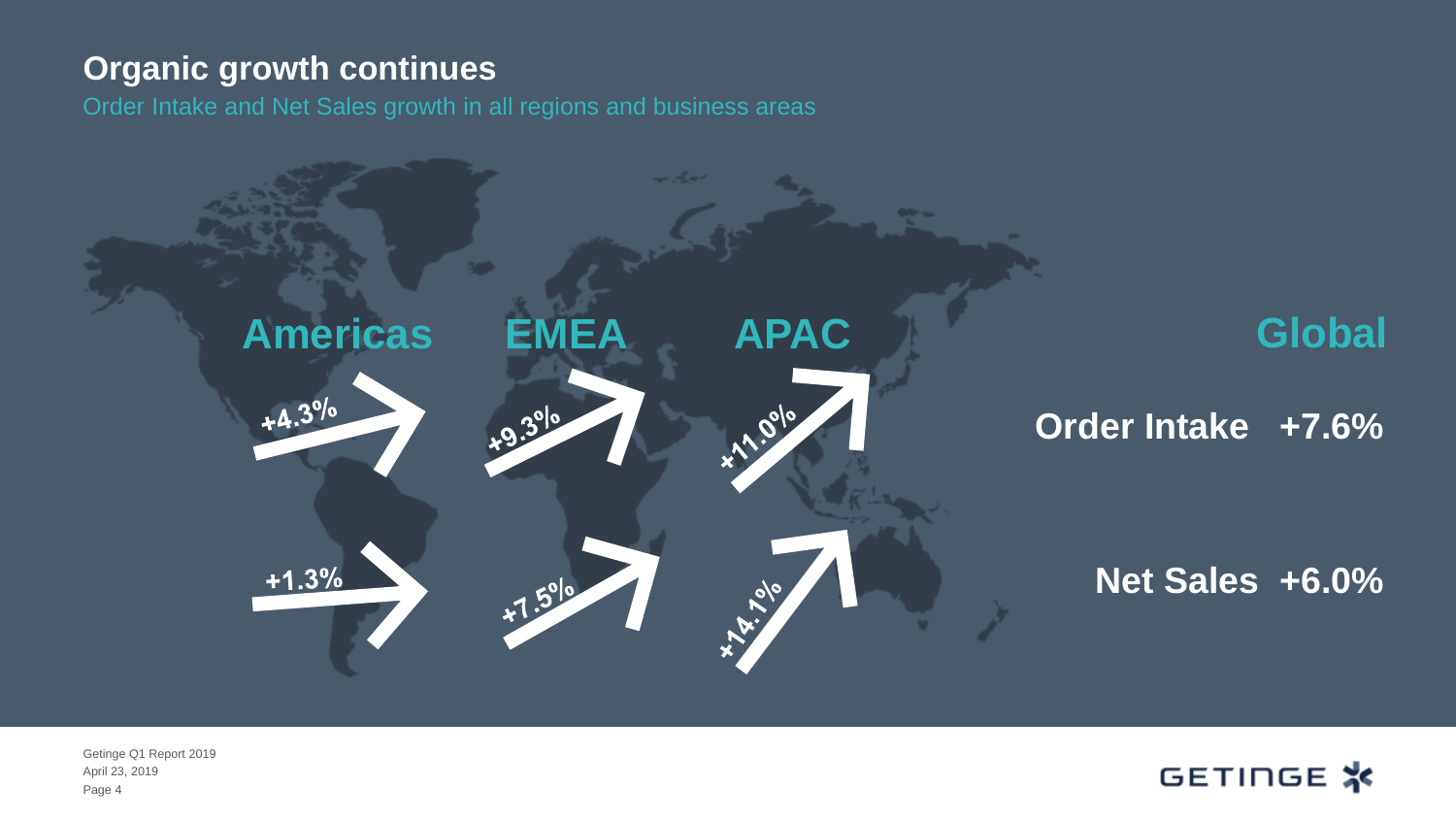## **Contribution in Order Intake Q1 2019**

Strong organic growth in all Business Areas

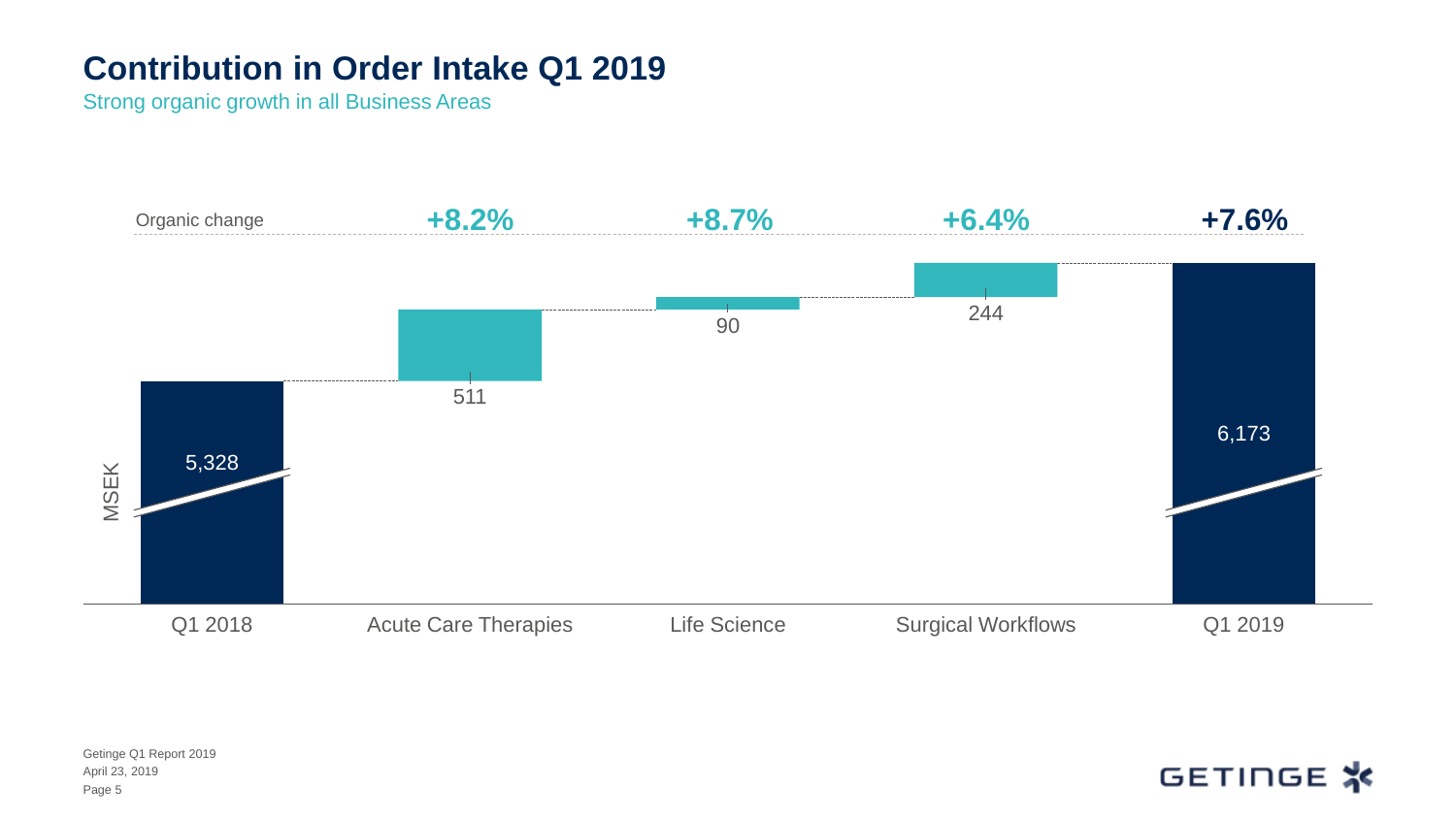## **Contribution in Net Sales Q1 2019**

Organic growth in all business areas – capital goods growing 10 pp faster than consumables

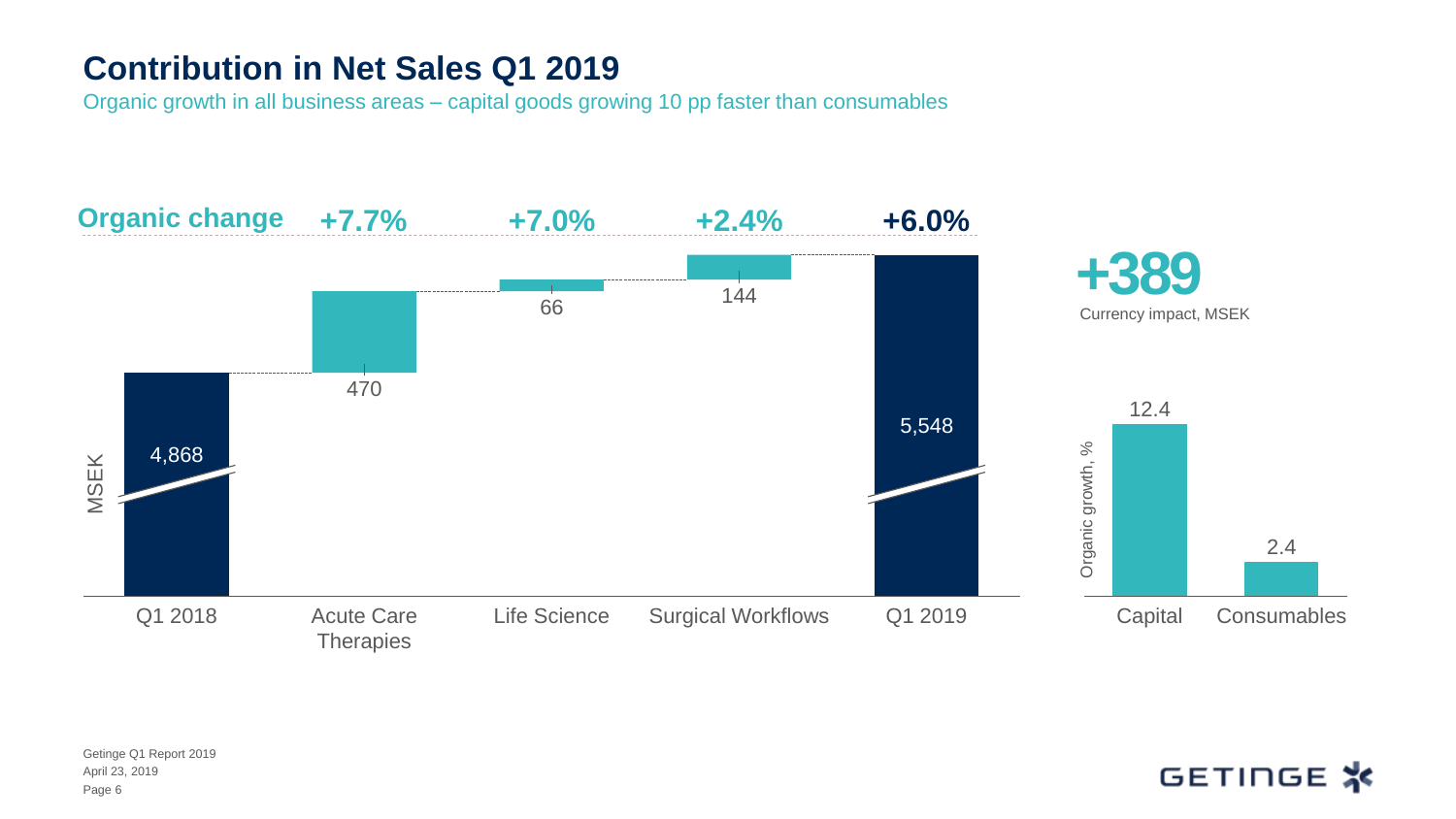## **Gross Margin development Q1 2019**

Margin supported by volume growth but negatively impacted by currency effects and product mix

![](_page_6_Figure_2.jpeg)

Page 7 April 23, 2019 Getinge Q1 Report 2019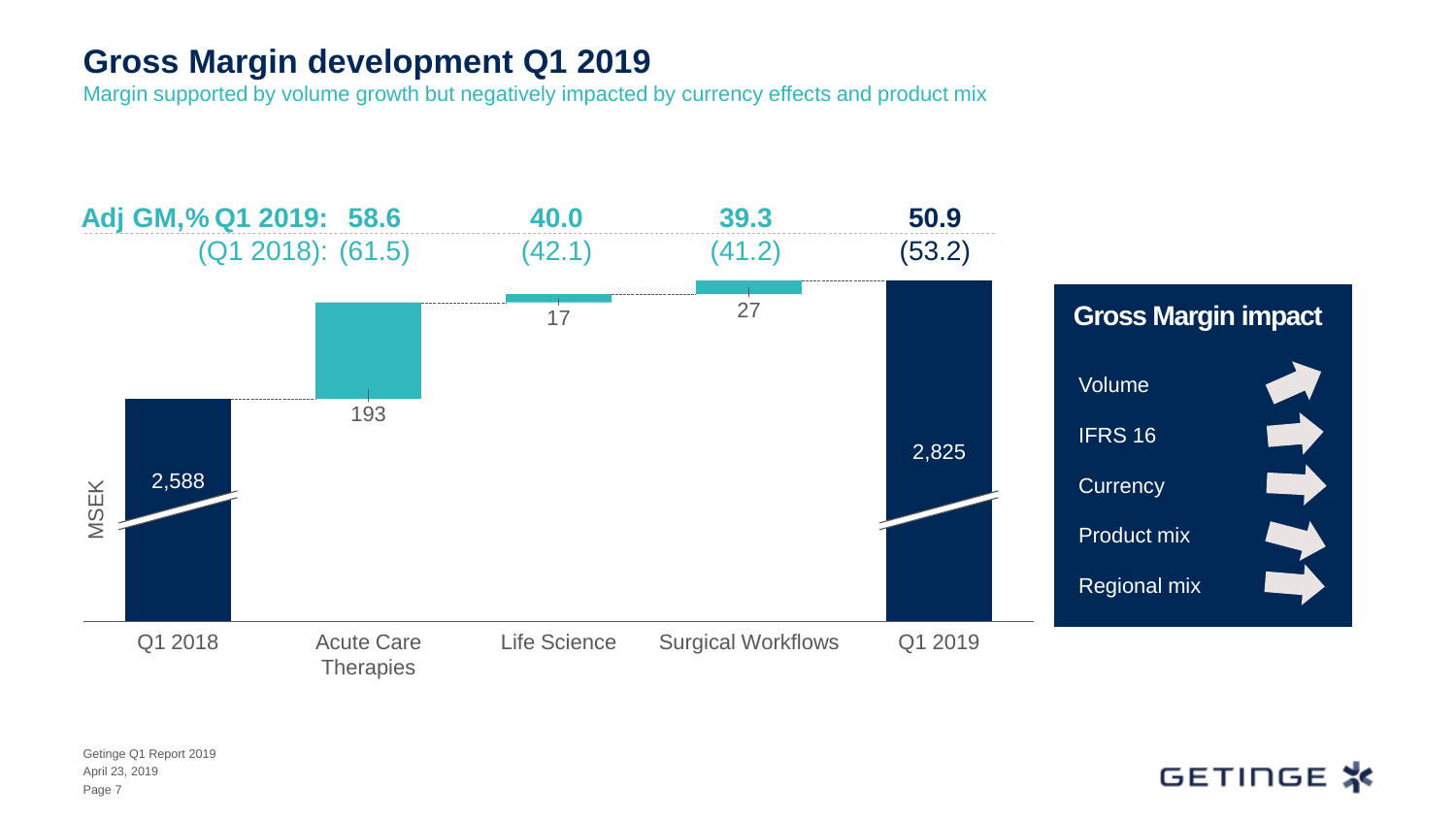## **Financial development**

Page 8 April 23, 2019 Getinge Q1 Report 2019

![](_page_7_Picture_2.jpeg)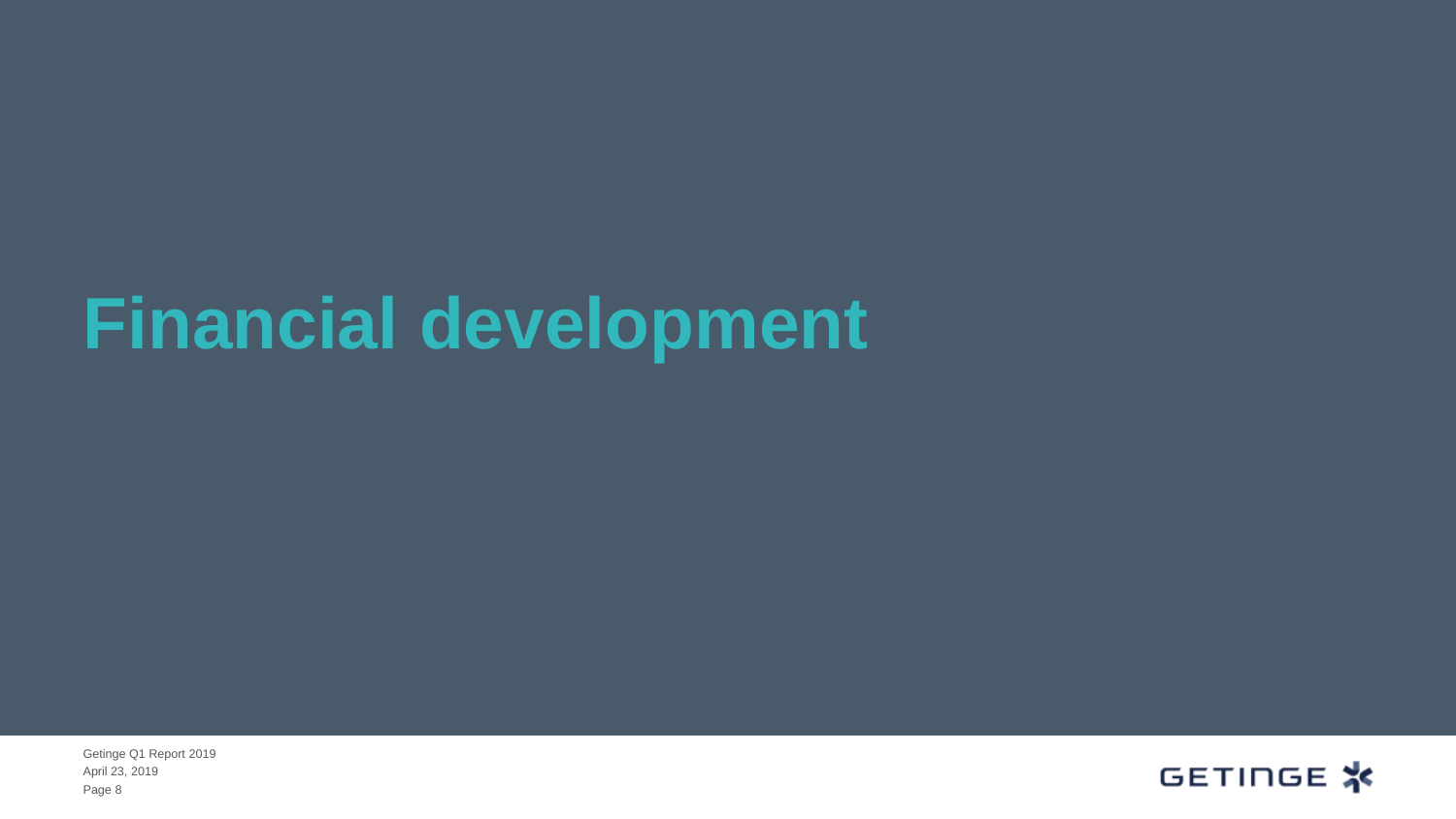### **Adjusted EBITA** Bridge Q1 2018 – Q1 2019

![](_page_8_Figure_1.jpeg)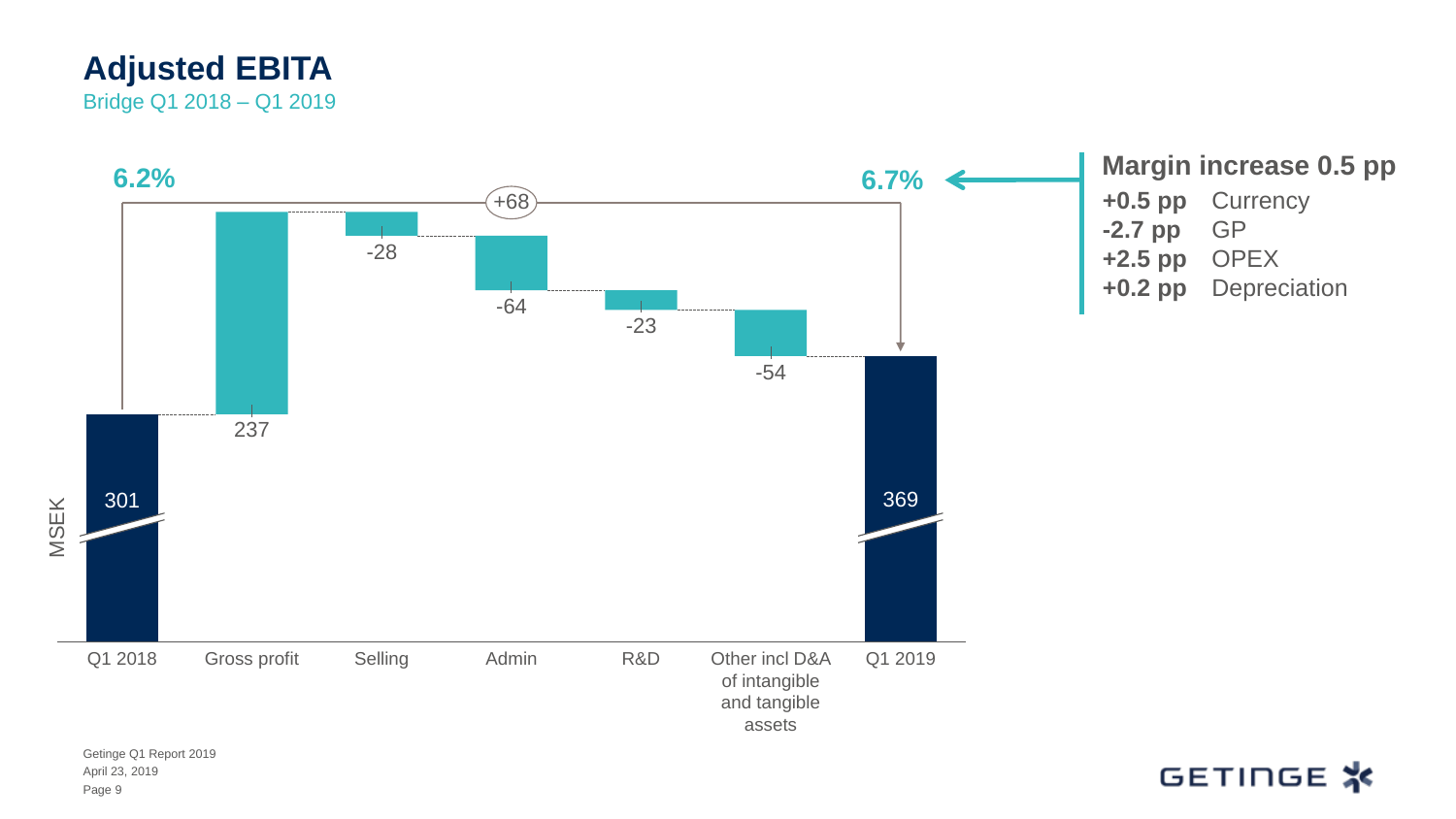![](_page_9_Picture_0.jpeg)

![](_page_9_Figure_1.jpeg)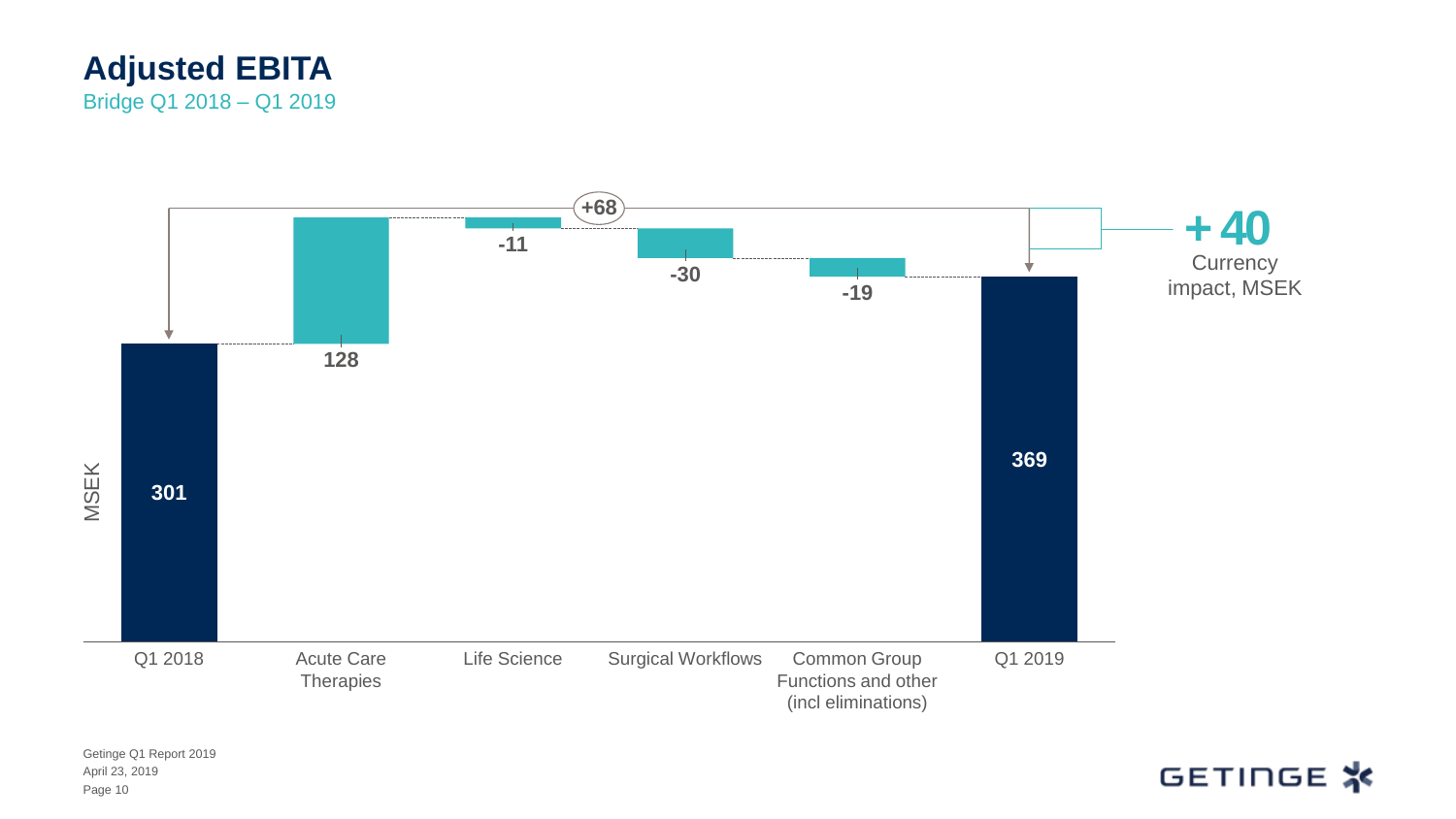## **Control on OPEX**

FTE's and OPEX in relation to Net Sales continue to move in a positive direction

![](_page_10_Figure_2.jpeg)

#### **Decreasing number of FTE's**

![](_page_10_Figure_4.jpeg)

#### **Decreasing adj OPEX in relation to Net Sales**

April 23, 2019 Getinge Q1 Report 2019 Page 11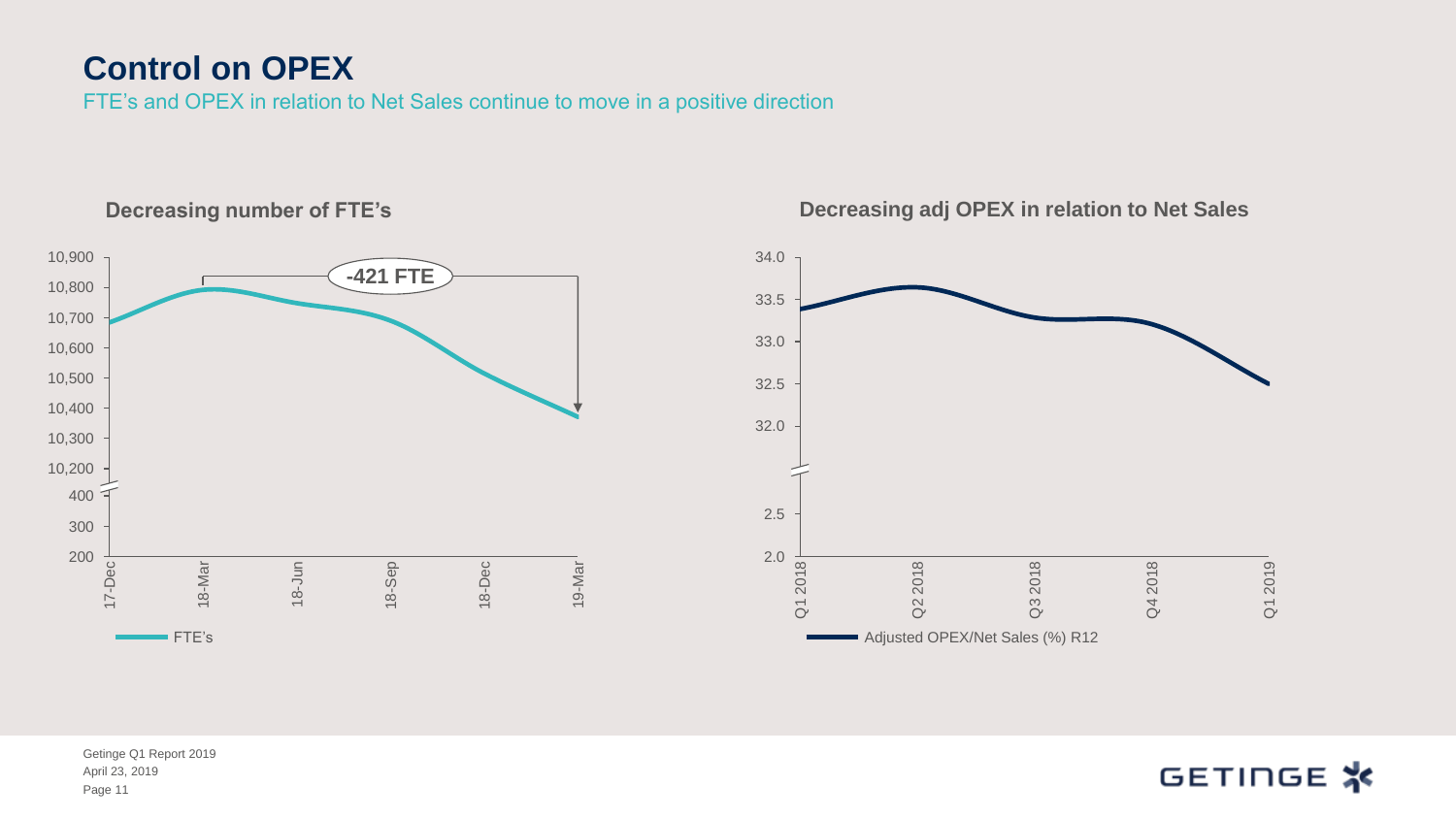## **Stable cash flow development**

Q1 2019

- Cash flow positively impacted by increasing profit
- Working Capital is stable vs. previous year despite strong growth in net sales
- Net debt is negatively impacted mainly by currency effects and IFRS 16-effects
- Leverage (Net debt/adj EBITDA R12M) is in line with Q4 2018 when adjusted for IFRS 16-effects

|                                                                     | Jan-Mar | Jan-Mar | Jan-Dec       |
|---------------------------------------------------------------------|---------|---------|---------------|
| <b>SEK M</b>                                                        | 2019    | 2018    | 2018          |
| Cash flow before changes in working capital                         | 356     | 272     | 2,641         |
| Changes in working capital                                          | 31      | 26      | $-138$        |
| Net investments in non-current assets                               | $-248$  | -299    | $-1,335$      |
| <b>Cash flow after net investments</b>                              | 139     | $-1$    | 1,168         |
| Whereof IFRS 16-effect                                              | 86      |         |               |
|                                                                     |         |         |               |
| Net interest-bearing debt at end of the period                      | 13,953  | 13,079  | 12,591        |
| In relation to adj EBITDA R12, multiple                             | 3.4     | 3.2     | $3.2^{\circ}$ |
|                                                                     |         |         |               |
| Net interest-bearing debt at end of the period, excl IFRS 16 effect | 12,947  |         |               |
| In relation to adj EBITDA R12, excl IFRS 16 effect, multiple        | 3.2     |         |               |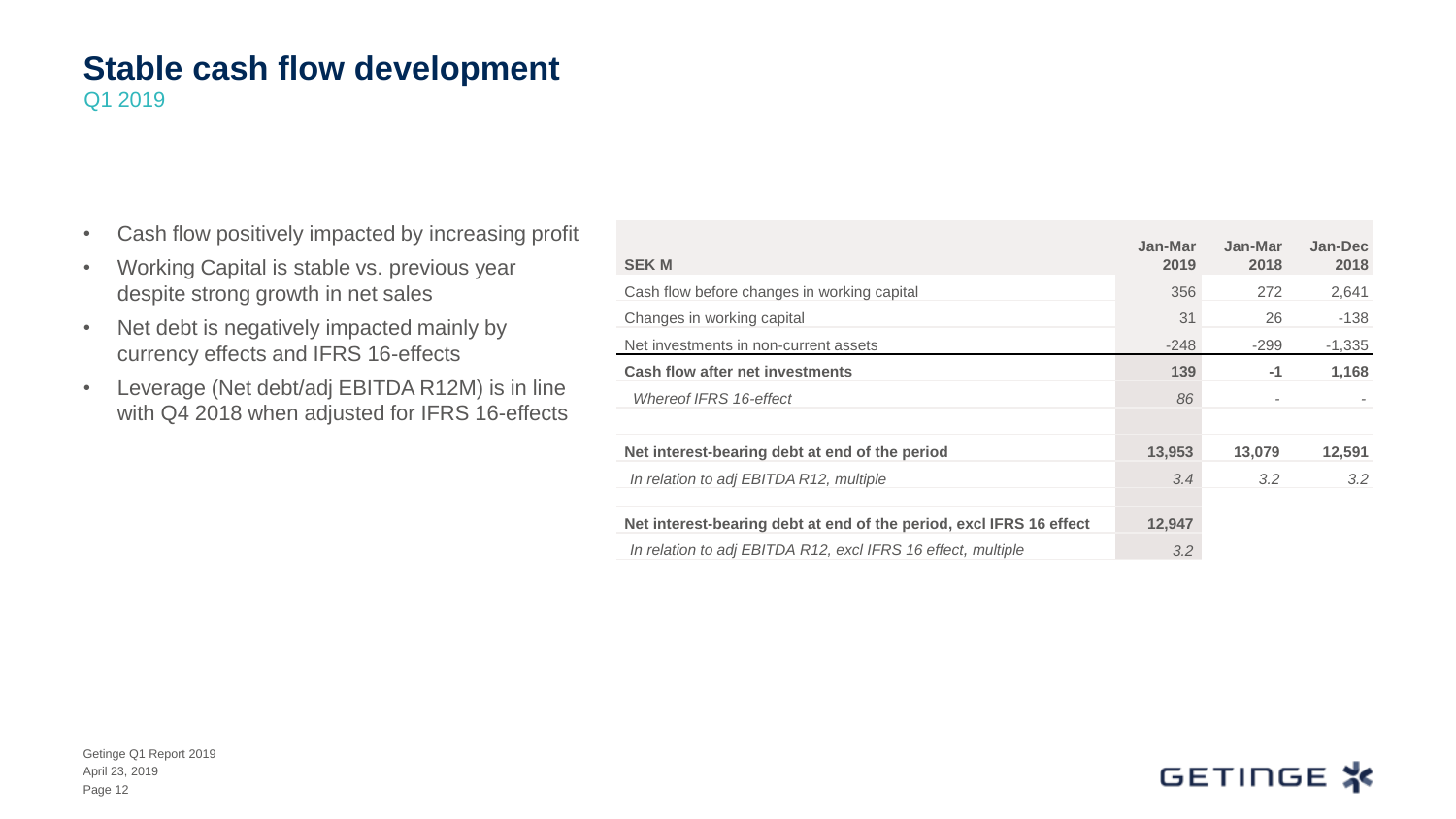### **Stable cash flow development**

Working Capital is declining in days and in absolute terms

![](_page_12_Figure_2.jpeg)

Working Capital, as defined on this page, is including accounts receivables, accounts payables and inventory - adjusted for currency

April 23, 2019 Getinge Q1 Report 2019 Page 13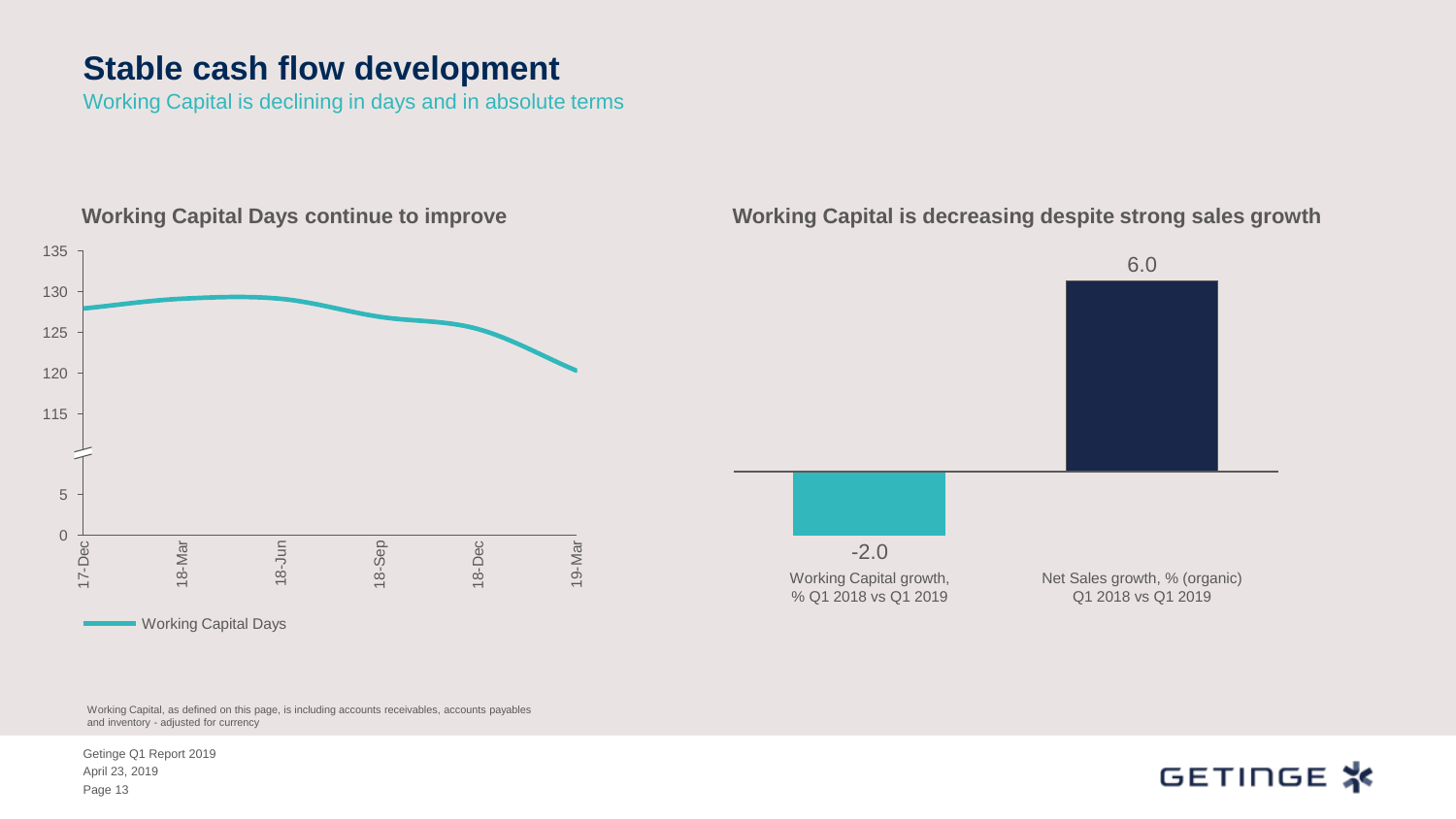## **Outlook**

Page 14 April 23, 2019 Getinge Q1 Report 2019

![](_page_13_Picture_2.jpeg)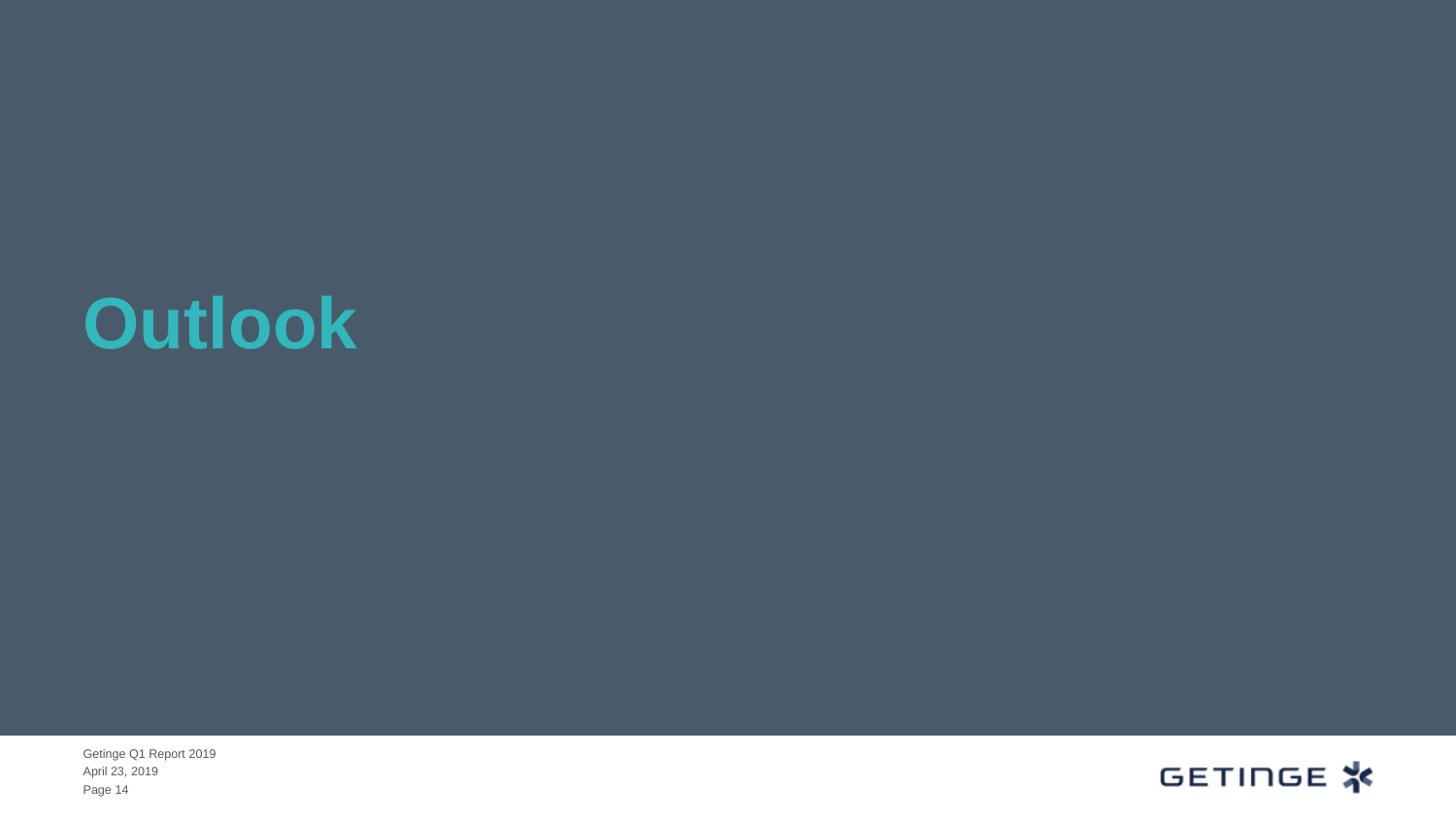## **Outlook 2019**

![](_page_14_Picture_1.jpeg)

**Organic Net Sales Growth**

Page 15 April 23, 2019 Getinge Q1 Report 2019

![](_page_14_Picture_4.jpeg)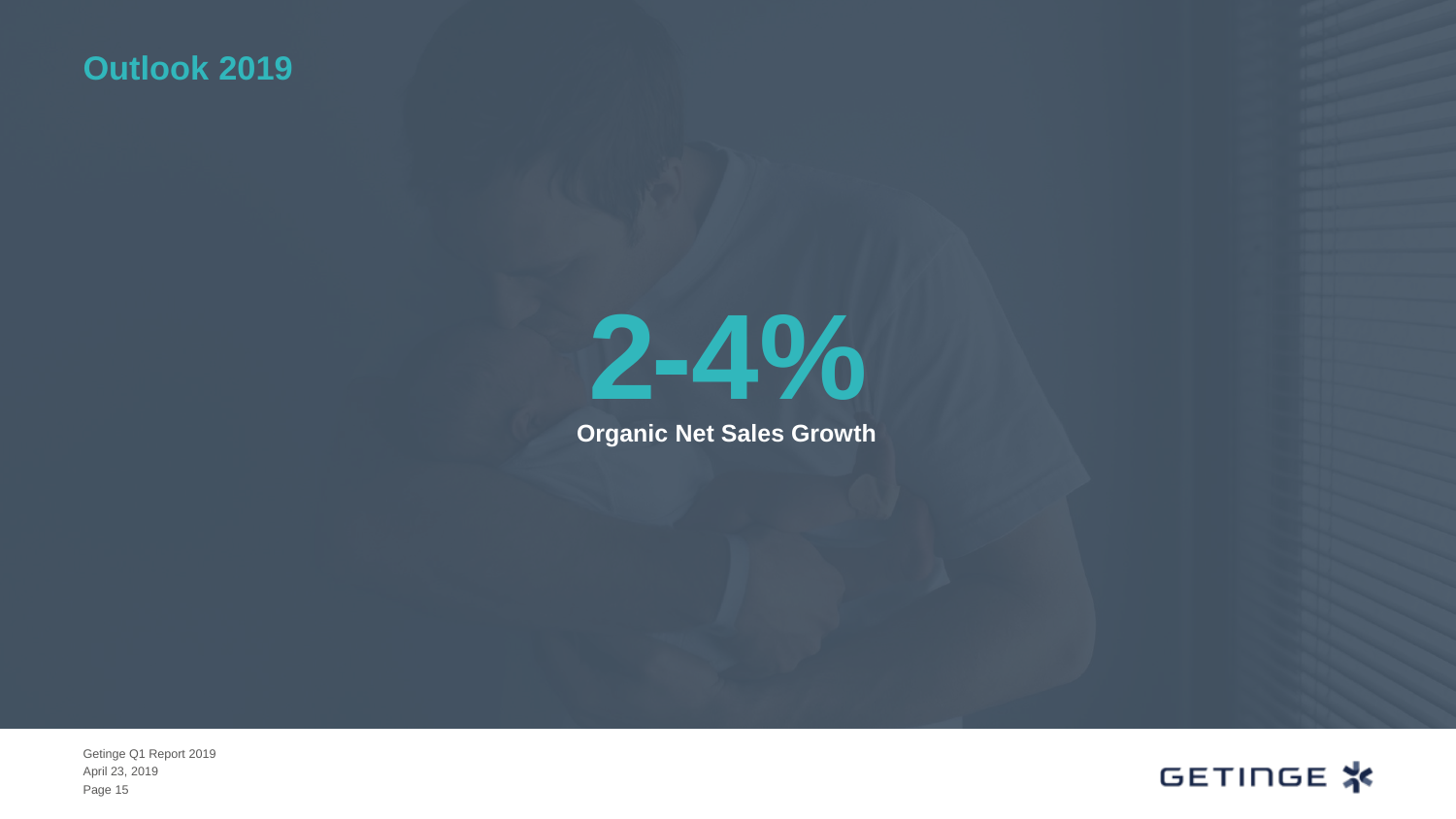# **Summary**

Page 16 April 23, 2019 Getinge Q1 Report 2019

![](_page_15_Picture_2.jpeg)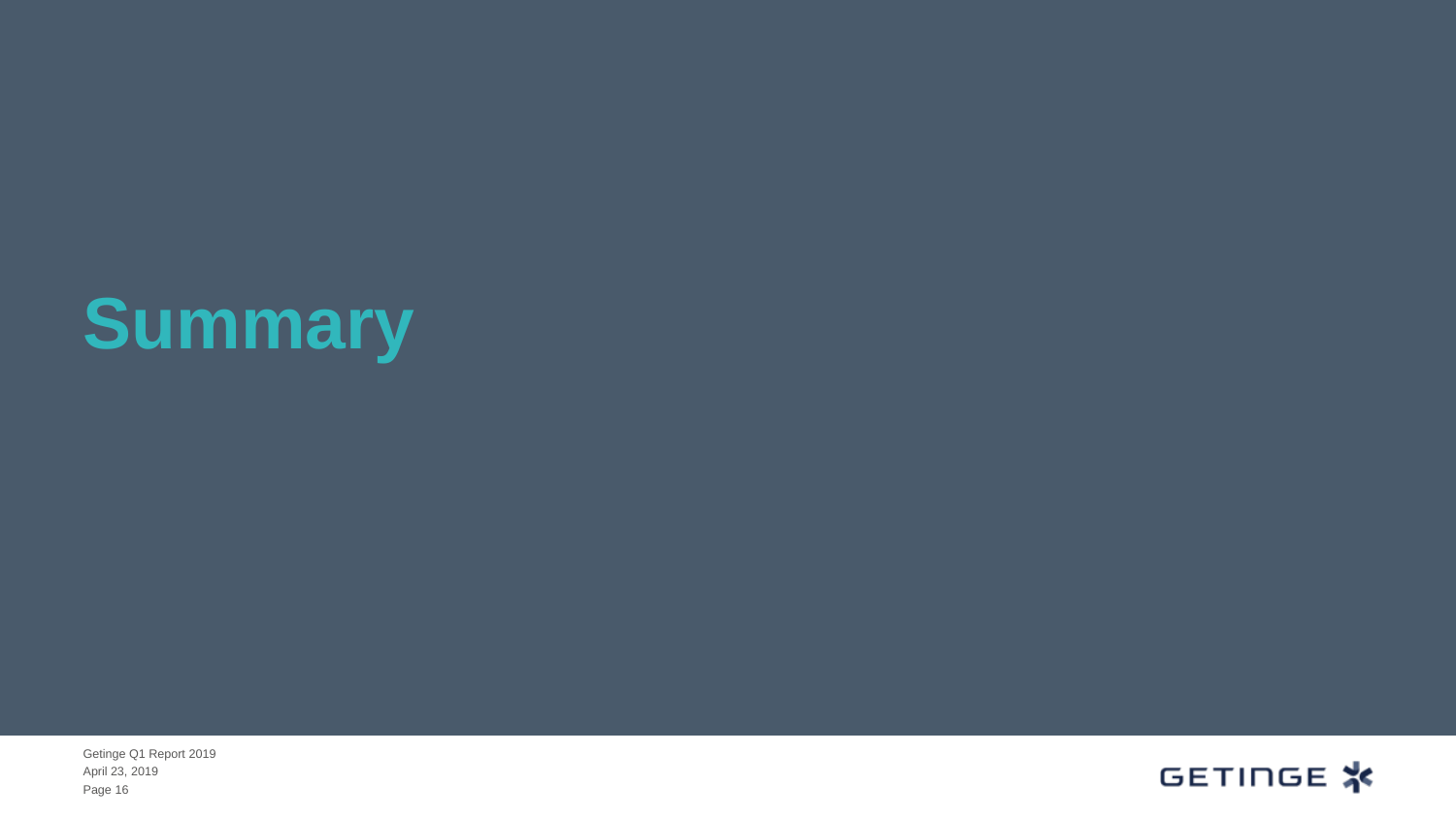![](_page_16_Picture_0.jpeg)

- Sales growth continues
- Positive growth outlook
- Gross Margin improved sequentially
- Improved adj EBITA Margin Y-o-Y
- Positive development on Working Capital and stable Cash Flow
- Restructuring activities expected to start support margins from H2 2019

![](_page_16_Picture_8.jpeg)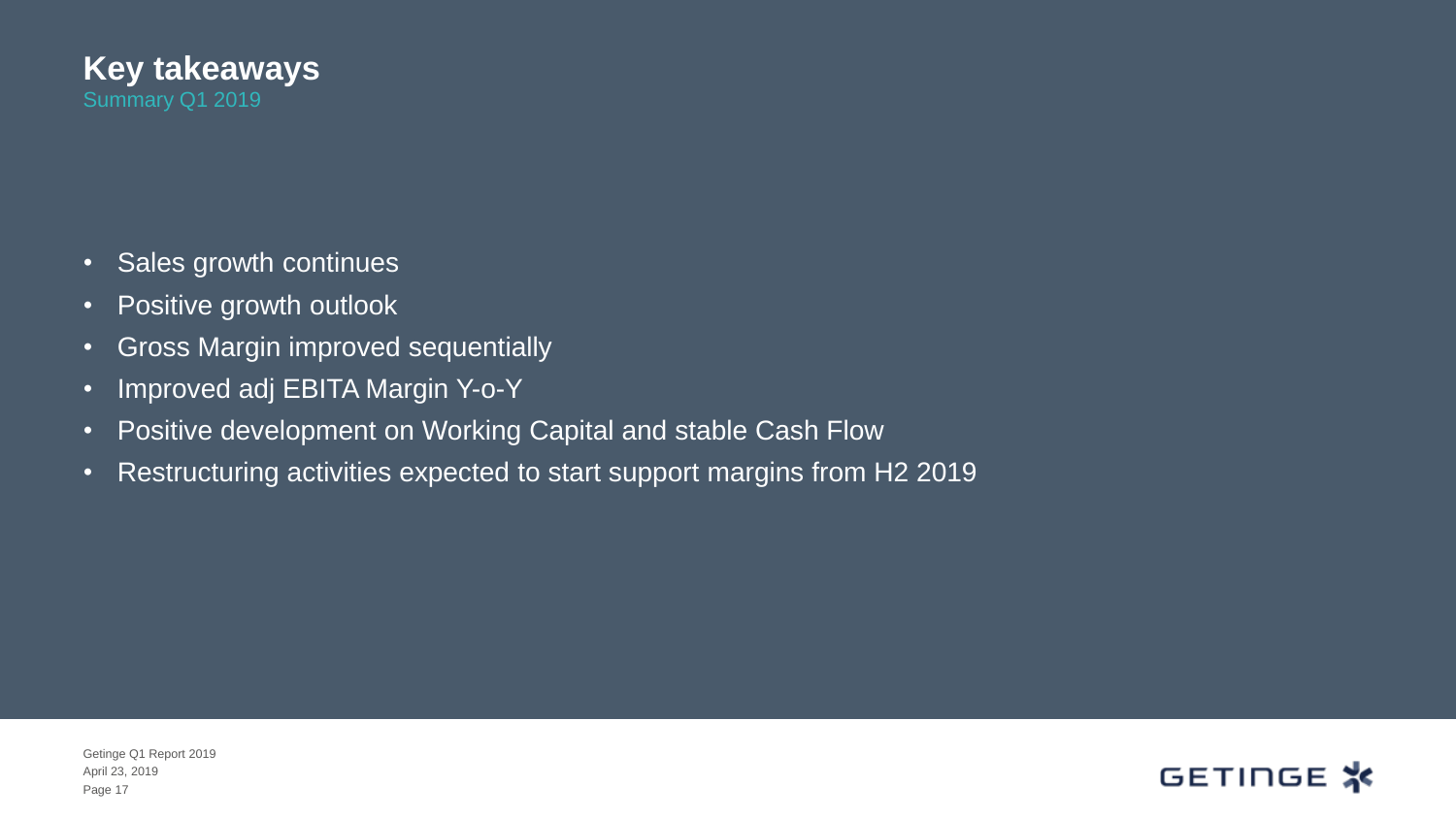![](_page_17_Picture_0.jpeg)

Page 18 April 23, 2019 Getinge Q1 Report 2019

![](_page_17_Picture_2.jpeg)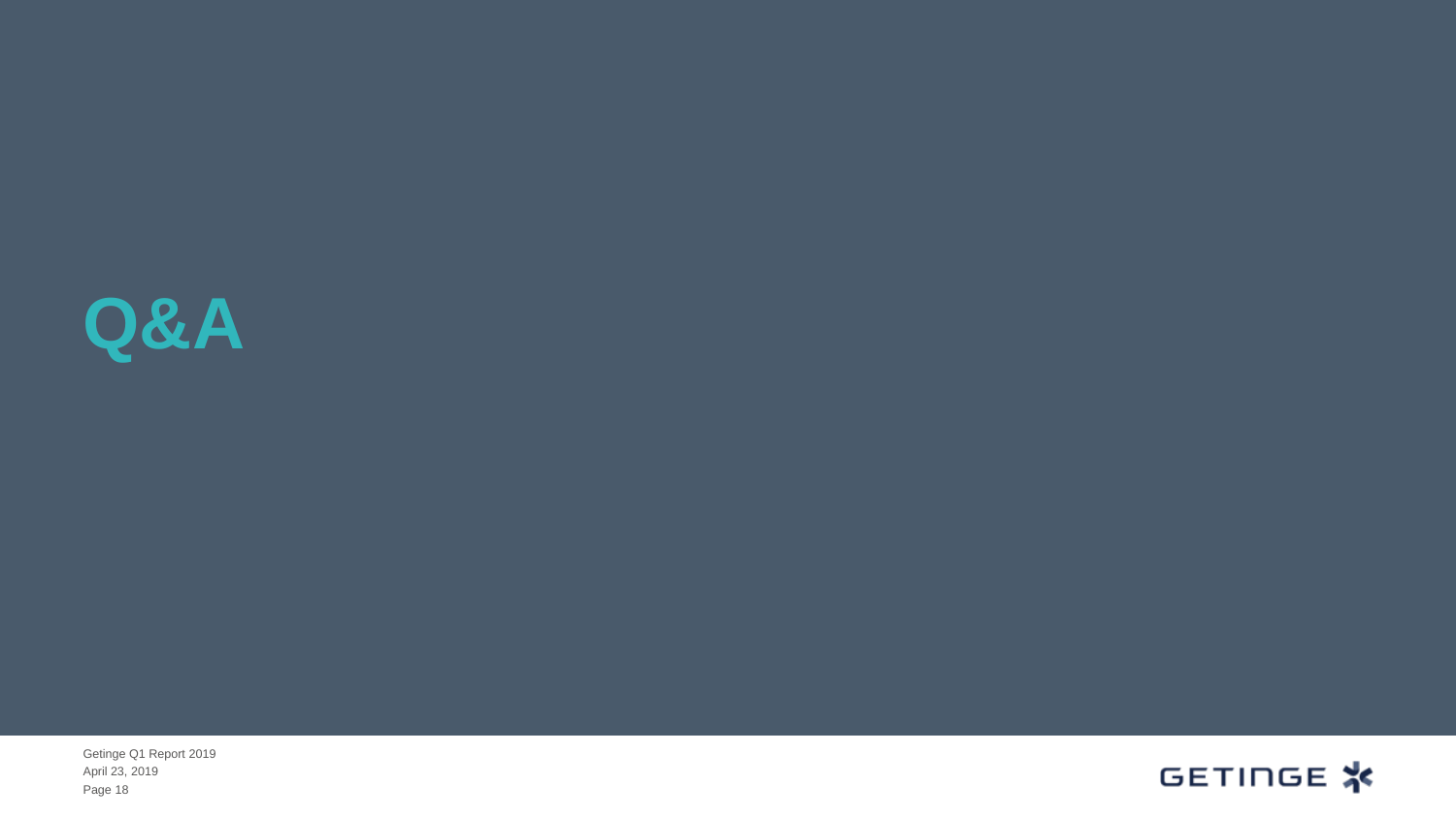# **Thank you**

Page 19 April 23, 2019 Getinge Q1 Report 2019

![](_page_18_Picture_2.jpeg)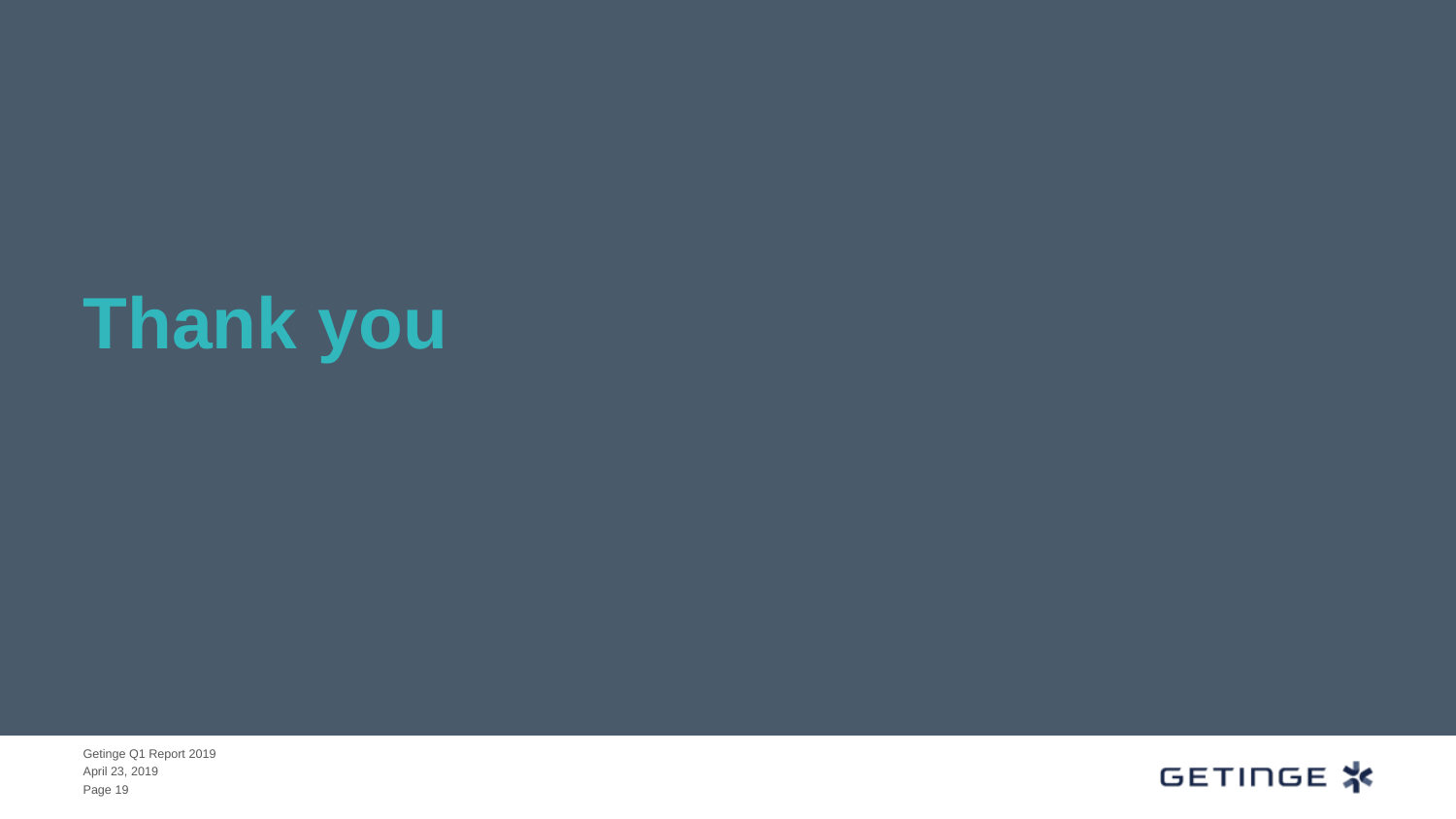### **Forward looking information**

This document contains forward-looking information based on the current expectations of the Getinge's management. Although management deems that the expectations presented by such forward-looking information are reasonable, no guarantee can be given that these expectations will prove correct. Accordingly, the actual future outcome could vary considerably compared with what is stated in the forward-looking information, due to such factors as changed conditions regarding business cycles, market and competition, changes in legal requirements and other political measures, and fluctuations in exchange rates.

![](_page_19_Picture_3.jpeg)